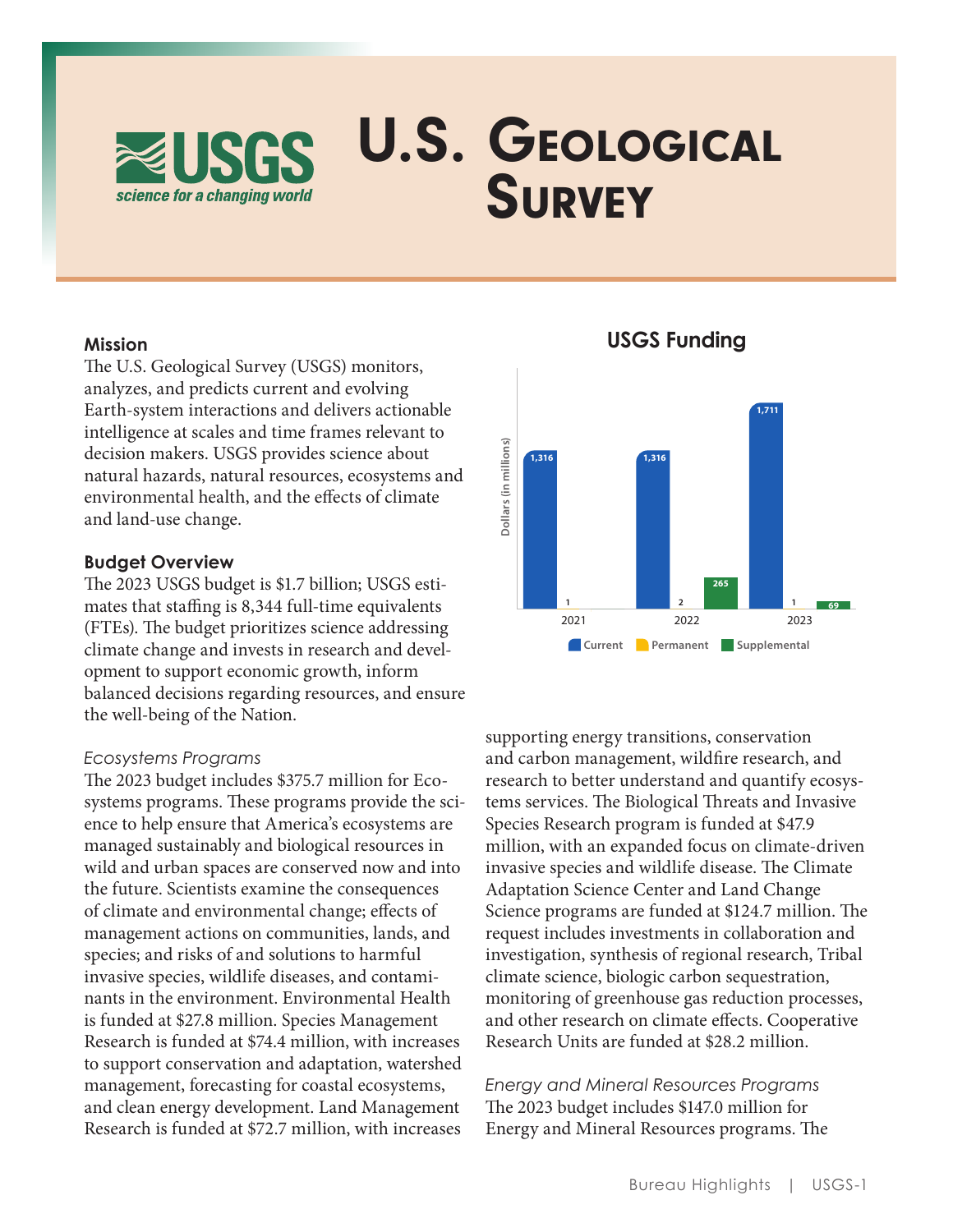# **U.S. GEOLOGICAL SURVEY** Facts



- **• The U.S. Geological Survey (USGS) was founded by an Act of Congress in 1879.**
- **• It is the Nation's largest water, Earth, biological science, and civilian mapping agency.**
- **• USGS employs more than 8,000 scientists, technicians, and support staff working in more than 400 locations throughout the United States.**
- **• USGS is a primary Federal source of science-based information available to the public, providing data and analysis on ecosystems, energy and mineral resources, natural hazards, water use availability and quality, and updated mapping and images of the Earth's land surface and subsurface.**
- **• The Landsat series of Earth Observation satellites, operated by USGS in cooperation with NASA, have continuously acquired images of the Earth's land surface, providing uninterrupted data to help land managers and policymakers make informed decisions about natural resources and the environment.**

programs provide research and assessments on the location, quantity, and quality of mineral and energy resources, including the economic and environmental effects of extracting and using those resources. The Nation depends on energy resources to power homes and businesses and mineral resources to manufacture products, such as cell phones, laptops, cars, and renewable energy. Energy Resources is funded at \$56 .7 million, with increases to support assessments of wind, solar, and geologic energy resources, including geothermal. The request also includes increases to better understand greenhouse gas emissions and sinks on Federal land. The Mineral Resources Program is funded at \$90.3 million, with increases to support supply chain research related to critical minerals, mine waste research and assessment in support of reclamation and potential mineral recovery, and research and assessments of potential new sources of critical minerals .

## *Natural Hazards Programs*

The 2023 budget includes \$219 .8 million for Natural Hazards. These programs provide information and tools to prepare for and respond to hazards such as volcanoes, earthquakes, coastal storms, solar flares, and landslides to enable greater resilience and reduce potential fatalities, injuries, property damage, and other social and economic effects . The Earthquake Hazards Program is funded at \$99 .9 million and continues to fund ShakeAlert development and deployment,

research on seismicity related to geothermal energy development, and carbon sequestration, with an increase to support subduction zone science to better understand catastrophic earthquakes, and earthquake analysis and risk reduction. The Volcano Hazards Program is funded at \$34 .5 million, with increases to improve hazard assessments and strengthen the National Volcano Early Warning System (NVEWS). The budget also includes \$7.3 million for the Global Seismographic Network, \$5 .8 million for the Geomagnetism program, and \$11.4 million for the Landslide Hazards Program. Within the \$60.9 million included for Coastal and Marine Hazards and Resources is \$19 .0 million to support science for climate-driven coastal hazards, research on coastal blue carbon sequestration, and risk-focused science to improve community resilience.

## *Water Resources Programs*

The 2023 budget includes \$302 .7 million for Water Resources. These programs work with partners to monitor, assess, conduct targeted research, and deliver information on a wide range of water resources conditions and issues, including streamflow, groundwater, water quality, and water use and availability. The Water Availability and Use Science Program is funded at \$72 .4 million, with increases to advance integrated water prediction, integrated water availability assessments, and water use withdrawal models . The Groundwater and Streamflow Information program is funded at \$117.0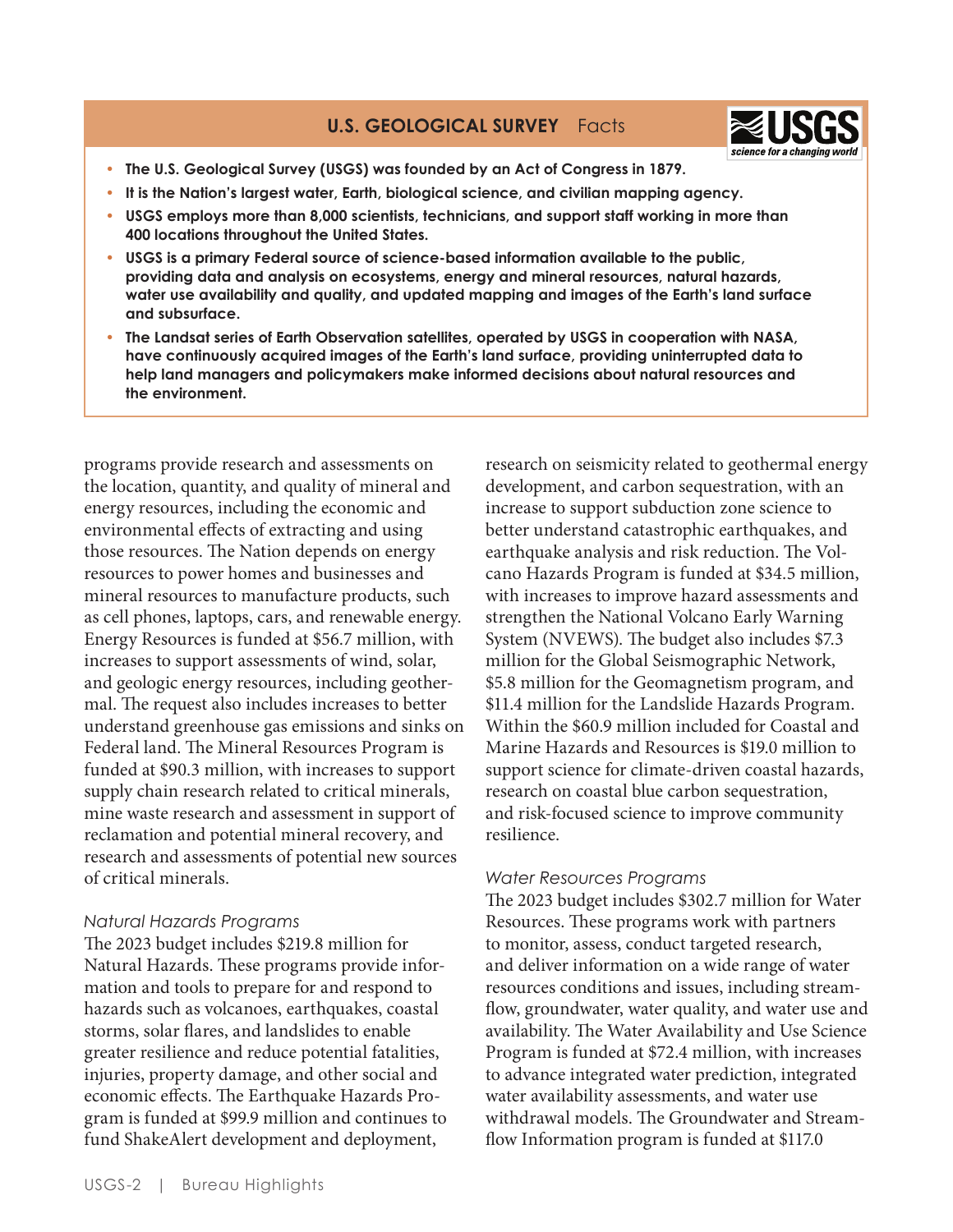million, with increases to continue buildout of the Next Generation Water Observing System and expand the Federal Priority Streamgage network. The National Water Quality Program is funded at \$98.3 million, with increases to improve the USGS capacity to forecast impacts of climate change and land management on water availability and ecosystem health. The Water Resources Research Act program is funded at \$15.0 million, with increases that provide competitive grant opportunities through the Water Resources Research Institutes. Across the Water Resources mission area, the budget maintains support for Cooperative Matching Funds that allow USGS to leverage funding from State, Tribal, and local partners to support cooperative water projects.

#### *Core Science Systems Programs*

The 2023 budget includes \$348.8 million for Core Science Systems. These programs provide the Nation with access to science, information, data, imagery, and geospatial frameworks to better manage natural resources, support new infrastructure planning, and plan for and respond to natural hazards. The National Geospatial Program is funded at \$98.5 million, with increases for



**NASA and USGS launch Landsat 9 on September 27, 2021, making a third land-imaging satellite operational. This satellite continues the Landsat program's mission to add to the longest unbroken record of repeat Earth observations to monitor, understand, and manage natural resources.**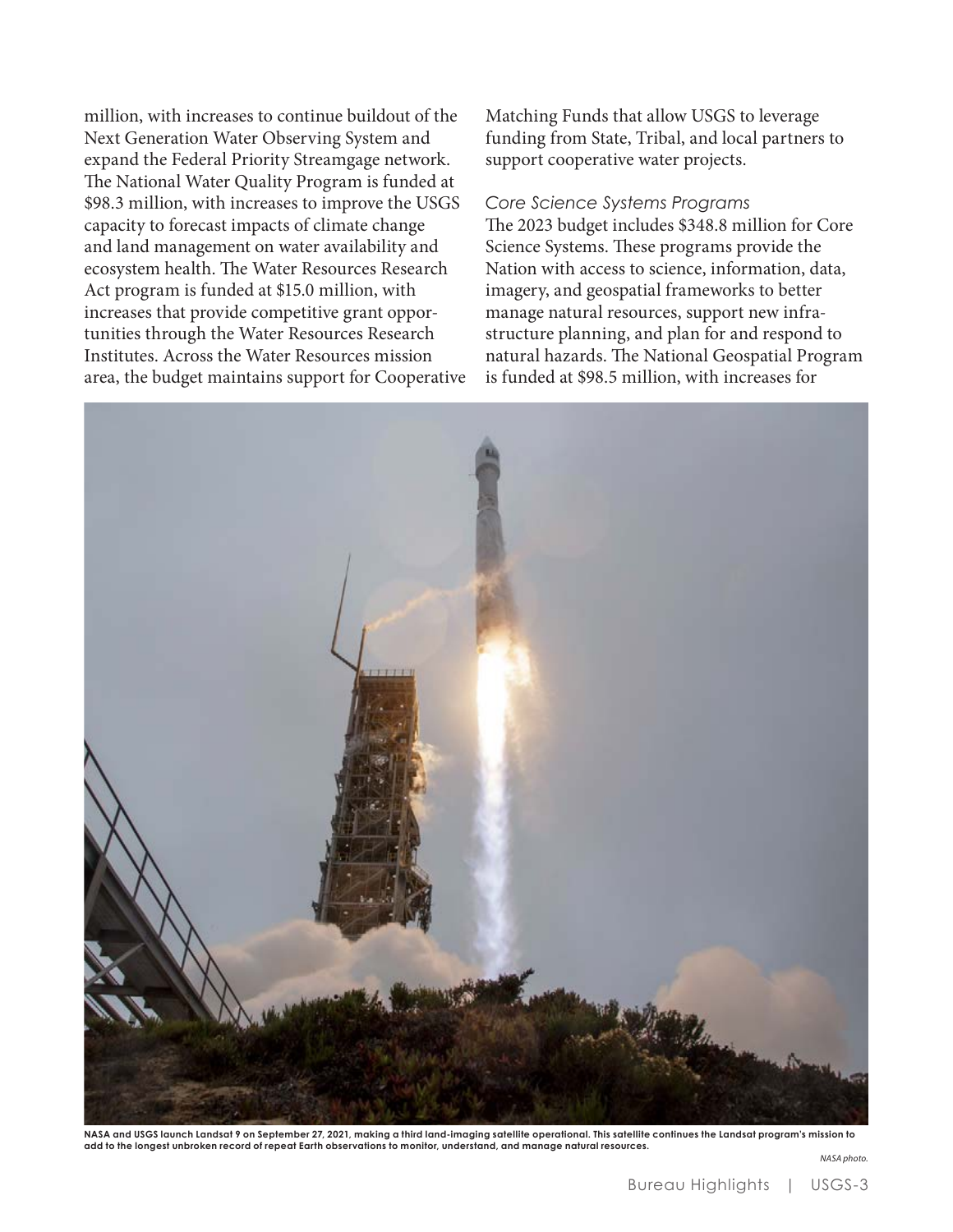coordinating with Tribes for targeted data collection and research on Tribal lands. The request also includes funding for a Federal climate data portal that will provide the public with accessible information on historical and projected climate impacts, inform decision making, and strengthen community climate resilience. The National Cooperative Geologic Mapping Program is funded at \$41.3 million. The Science Synthesis, Analysis, and Research Program is funded at \$84.3 million, including \$30.0 million for a collaborative climate innovation response and resilience framework. The request includes \$25.5 million to lead the development of the Administration's American Conservation and Stewardship Atlas (Atlas) that will be used by the Department and the Nation to support conservation, stewardship, and restoration. The creation of the Atlas will provide scientific data to inform conservation, providing the information needed to achieve the Administration's goal of conserving 30 percent of America's lands and waters by 2030. The National Land Imaging program is funded at \$124.7 million, which includes \$92.3 million to support the Landsat 7, 8, and 9 satellite ground and flight operations and continue developing sustainable land imaging, including Landsat Next. The request for Science Research and Investigations is \$14.7 million, and Land Cover Monitoring and Assessments is funded at \$17.7 million to support biologic carbon sequestration studies; land change monitoring research, assessment, and projection; and tools to support targeting of conservation, land-use planning, and development.

### *Science Support Programs*

The 2023 budget includes \$129.2 million for Science Support. These programs provide the necessary business services and information technology management to operate USGS science programs. The budget includes \$96.0 million in Administration and Management and strengthens scientific integrity efforts across Interior. The budget also includes \$6.1 million to transition the USGS fleet of vehicles to cleaner, electric vehicles and \$800,000 to support the Departmentwide Diversity, Equity, Inclusion, and Accessibility initiative. The request for Information Services is \$33.2 million, including funding to support, deliver, and protect USGS science with improved security products and services, cloud access, and other information technology for the data-intensive needs of a modern science organization.

## *Facilities*

The 2023 budget provides \$188.1 million for Facilities. Funding includes \$113.2 million for Rental Payment and Operations and Maintenance and \$74.8 million for Deferred Maintenance and Capital Improvements, including \$176,000 for the Department of the Interior Field Communications Modernization (DIFCOM) initiative to deploy remote broadband connectivity and provide employees in the field with voice, video, and data capabilities for all missions.

## **Fixed Costs**

Fixed costs of \$31.5 million are fully funded.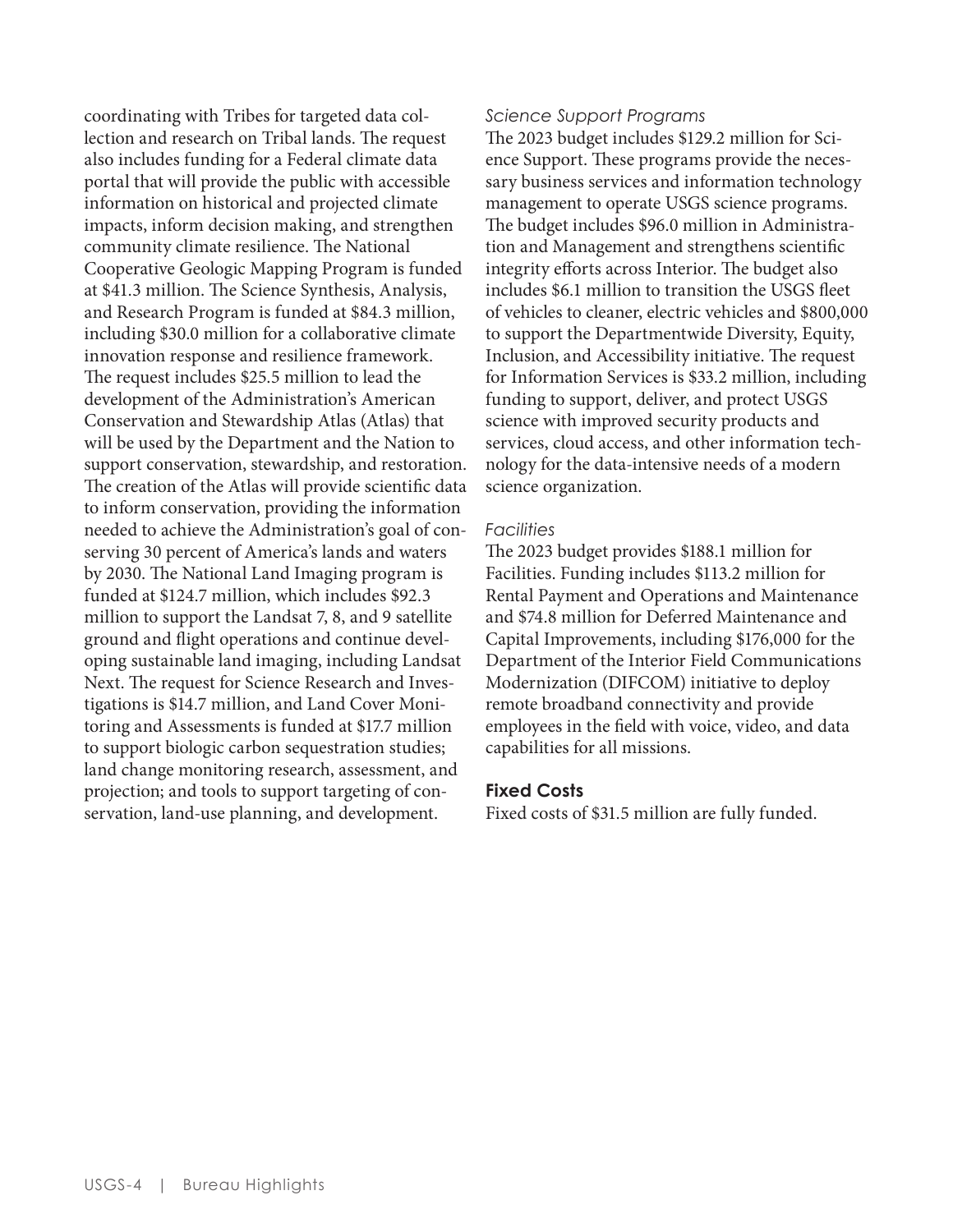## **SUMMARY OF BUREAU APPROPRIATIONS 1/**

(dollar amounts in thousands)

#### Comparison of 2023 Request with 2022 CR

|                             | 2022 CR    |             | 2023 Request |              | Change       |            |
|-----------------------------|------------|-------------|--------------|--------------|--------------|------------|
|                             | <b>FTE</b> | Amount      | <b>FTE</b>   | Amount       | FTE          | Amount     |
| Current                     |            |             |              |              |              |            |
|                             | 4,619      | 1,580,281   | 5,203        | 1,779,999    | $+584$       | $+199,718$ |
|                             | 4,619      | 1,580,281   | 5,203        | 1,779,999    | $+584$       | $+199,718$ |
| Permanent                   |            |             |              |              |              |            |
|                             | $\Omega$   | 72          |              | 79           |              | $+7$       |
|                             | 4          | 1,849       | 4            | 549          | 0            | $-1,300$   |
|                             | 4          | 1,921       | 4            | 628          | $\mathbf{0}$ | $-1,293$   |
| Allocation and Reimbursable |            |             |              |              |              |            |
|                             | 24         | $\Omega$    | 24           | 0            | 0            |            |
|                             | 3,113      | 0           | 3,113        | 0            | 0            |            |
|                             | 3.137      | $\mathbf 0$ | 3,137        | $\mathbf{0}$ | $\mathbf{0}$ | 0          |
|                             | 7.760      | 1,582,202   | 8,344        | 1,780,627    | $+584$       | $+198.425$ |

<sup>1/</sup> Current funding amounts include supplemental appropriations and transfers. For further details see Highlights of Budget Changes tables for each account.

## **HIGHLIGHTS OF BUDGET CHANGES**

By Appropriation Activity/Subactivity

### **APPROPRIATION: Surveys, Investigations, and Research**

|                                                                     | 2021 Actual | 2022 CR | 2023 Request | Change     |
|---------------------------------------------------------------------|-------------|---------|--------------|------------|
| Ecosystems                                                          |             |         |              |            |
| <b>Environmental Health</b>                                         |             |         |              |            |
|                                                                     | 10,397      | 10,397  | 12,582       | $+2,185$   |
|                                                                     | 14,348      | 14,348  | 15,227       | $+879$     |
|                                                                     | 53,914      | 53,914  | 74,446       | $+20,532$  |
|                                                                     | 56,681      | 56,681  | 72,655       | $+15,974$  |
| <b>Biological Threats and</b>                                       | 38,249      | 38,249  | 47,920       | $+9,671$   |
|                                                                     | 25,000      | 25,000  | 28,150       | $+3,150$   |
| <b>Climate Adaptation Science Center</b><br>and Land Change Science |             |         |              |            |
| Climate Adaptation Science Center                                   | 41,335      | 41,335  | 85,741       | $+44.406$  |
|                                                                     | 19,153      | 19,153  | 38,971       | $+19,818$  |
|                                                                     | 259,077     | 259,077 | 375,692      | $+116,615$ |
| <b>Energy and Mineral Resources</b>                                 |             |         |              |            |
|                                                                     | 59,869      | 59,869  | 90,302       | $+30,433$  |
|                                                                     | 30,172      | 30,172  | 56,708       | $+26,536$  |
| Subtotal, Energy and Mineral Resources                              | 90,041      | 90,041  | 147,010      | $+56.969$  |